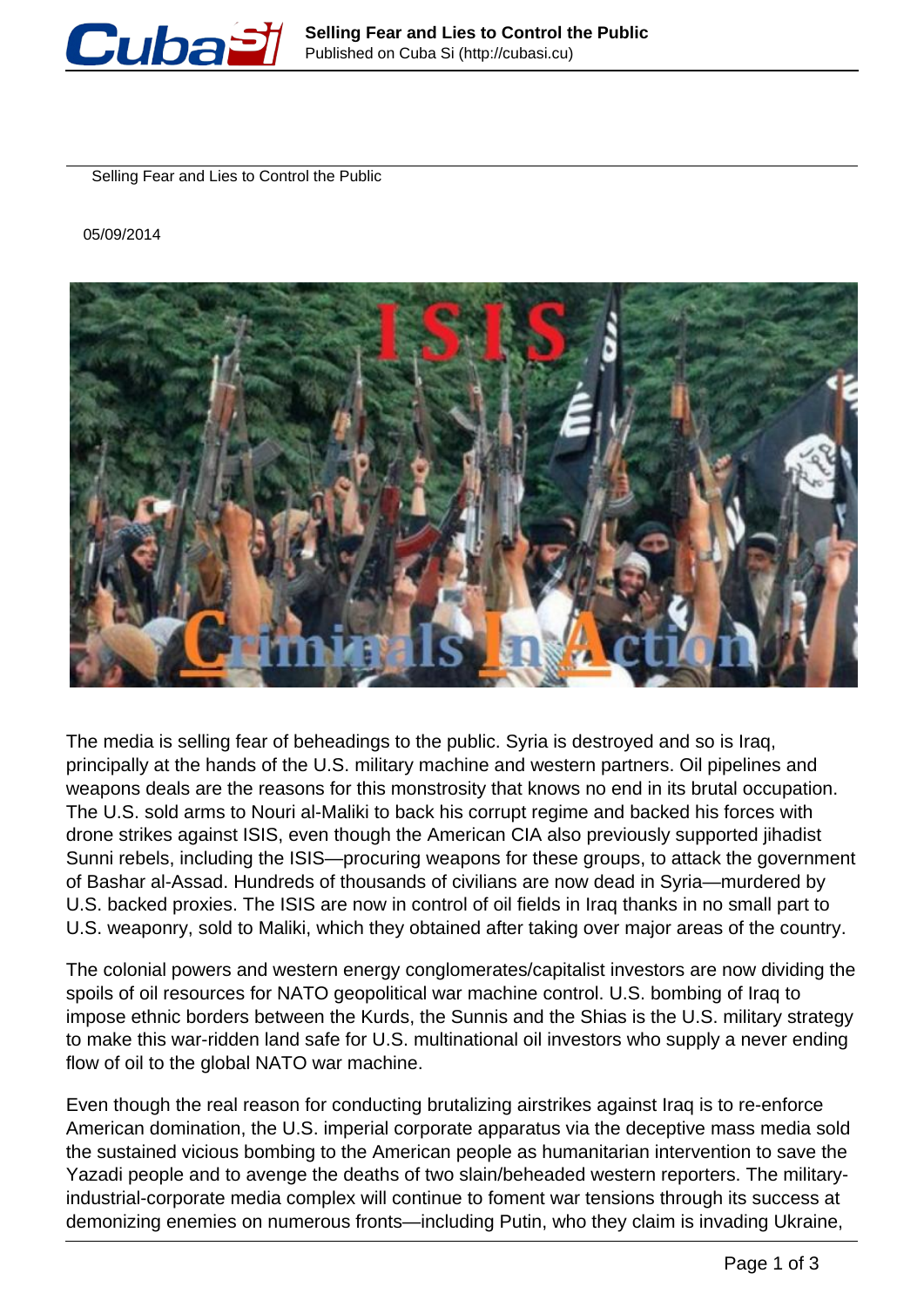and the Ukrainian separatists who will not bend to Washington's right-wing Neo-Nazi regime in Kiev.

Cuba

The ISIS is a 100 percent product of the U.S. proxy destabilization policy against Syria, and their command of Iraq's oil fields in Mosul, along with this group's beheading of journalists, both function as convenient war propaganda to anger the American public and fuel the U.S. airstrike machine that benefits the capitalist armaments industry since Americans subconsciously believe as a result of their national security indoctrination that the petroleum of the Middle East is U.S. property serving "core interests" and protecting their "way of life."

The Afghan region is still occupied via U.S. forces for the construction of the TAP (Turkmenistan, Afghanistan, Pakistan) pipeline that controls the flow of Caspian Sea Oil against Russia. Over 1000 military bases in 130 nations still straddle the globe of the biggest and most brutal weapons manufacturing war economy militarist system in history that drone bombs children in Pakistan, Yemen and Iraq, even though the American people are not hearing about it in the controlled mass media.

Everywhere that one looks it is occupation and militarization for resource control. Sanctions and war, genocide and slaughter were the result of the 1990-1991 attack against the sovereign nation of Iraq. Depleted uranium munitions infecting the air particles Iraqis breathe and heavy bombing of infrastructure to smash a society and render the people helpless before their dictator is the manner in which the Washington military-oil-complex softened up Iraq. The U.S. war machine targeted electrical grids, sewage systems and water-treatment/sanitation facilities with bombing and combined this destruction of life support systems with sanctions to deny necessary materials to fix the destroyed national infrastructure, which resulted in the deaths of hundreds of thousands of people through disease. It was part of a deliberate disintegration of Iraqi society to weaken the people of this land for Anglo-North-American control of the vast petroleum reserves in the Persian Gulf.

The excuse for this aggression against the people of Irag, to punish the dictator Saddam Hussein for invading Kuwait, obscures the fact that this act of aggression stemmed from Kuwait's slant drilling into Iraqi oil fields and simultaneous refusal to relieve Iraq's war debt, incurred from the Iran-Iraq war, that prevented Hussein from embarking upon reindustrialization/post-war reconstruction programs in this nation.

The U.S. government mass murders civilians for war profit. It does it with calculated ease. Rather than seeking revenge for beheadings of U.S. journalists, Americans supporting a renewed U.S. bombardment of Iraq need to look at the fact that the U.S. arranged for the training of ISIS in Jordan and that this group has nefarious connections to NATO allies Saudi Arabia and Qatar, who openly funded the ISIS as part of the proxy genocidal destabilization against Syria.

Let us also look at the anger that is resultant from the U.S. bombing, occupation, torture and murder of innocent Iraqi civilians beginning in 2003 that was part a shock and awe invasion/ counterinsurgency operation to build military bases in Iraq and have a foothold in the Persian Gulf to control Middle East oil. Why is the main focus in the mainstream media on Putin's so called "invasion" of Crimea or his alleged deployment of troops into Eastern Ukraine rather than placing in the proper context the Project for a New American Century (PNAC) U.S. invasion of Iraq which, three years after commencing, is doing far more damage in terms of loss of human life with its blowback effects of the Saudi/Qatar/NATO backed ISIS beheading of civilians and